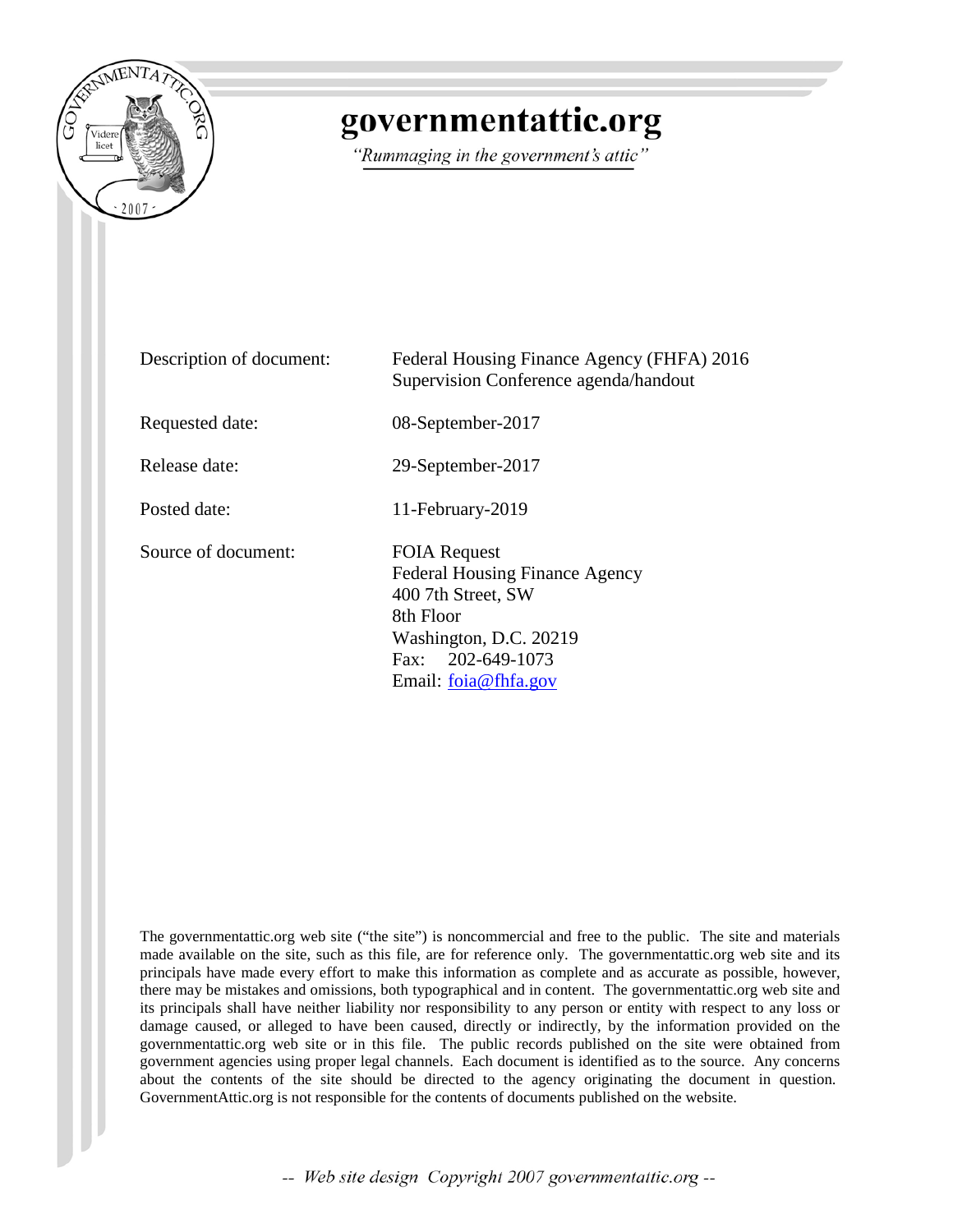From: Easter, Stacy <Stacy.Easter@fhfa.gov> Cc: Easter, Stacy <Stacy.Easter@fhfa.gov> Sent: Fri, Sep 29, 2017 10:58 am Subject: FHFA FOIA No. 2017-FOIA-079 September 29, 2017

Re: FHFA FOIA No. 2017-FOIA-079

This letter is in response to your Freedom of Information Act (FOIA) request, dated September 8, 2017. Your request was received in the Federal Housing Finance Agency's (FHFA) FOIA office on September 13, 2017, and assigned FHFA FOIA request number 2017-FOIA-079. Your request was processed in accordance with the FOIA (5 U.S.C. § 552) and FHFA's FOIA regulation (12 CFR Part 1202).

You requested the following:

"copy of the agenda and a digital copy of the handouts from the most recent FHFA Supervision Conference."

A search of FHFA files and records located one document responsive to your request. The FHFA has determined that the document is releasable in its entirety. Please find attached the responsive material, totaling pages.

Your FOIA request is releasable to the public under subsequent FOIA requests. In responding to these requests, FHFA does not release personal information, such as home or email addresses and home or mobile telephone numbers which are protected from disclosure under FOIA Exemption 6 (5 U.S.C. § 552(b)(6)).There are no fees associated with processing your request.

If you have any questions regarding the processing of your request, please contact me directly at stacy.easter@fhfa.gov or 202-649-3067 or at [foia@fhfa.gov.](mailto:foia@fhfa.gov)

Additionally, you may seek dispute resolution services from the Office of Government Information Services (OGIS) at the National Archives and Records Administration. OGIS can be reached at 8601 Adelphi Road – OGIS, College Park, Maryland 20740- 6001; by email at [ogis@nara.gov;](mailto:ogis@nara.gov) by telephone at 202-741-5770 or toll free at 1-877- 684-6448; or by facsimile at 202-741-5769.

Regards,

Stacy J. Easter Freedom of Information Act/Privacy Officer FOIA Public Liaison Federal Housing Finance Agency 400 7th Street, SW | Washington, DC 20219 Office: 202-649-3067|Cell: 202-604-1024|Fax: 202-649-4067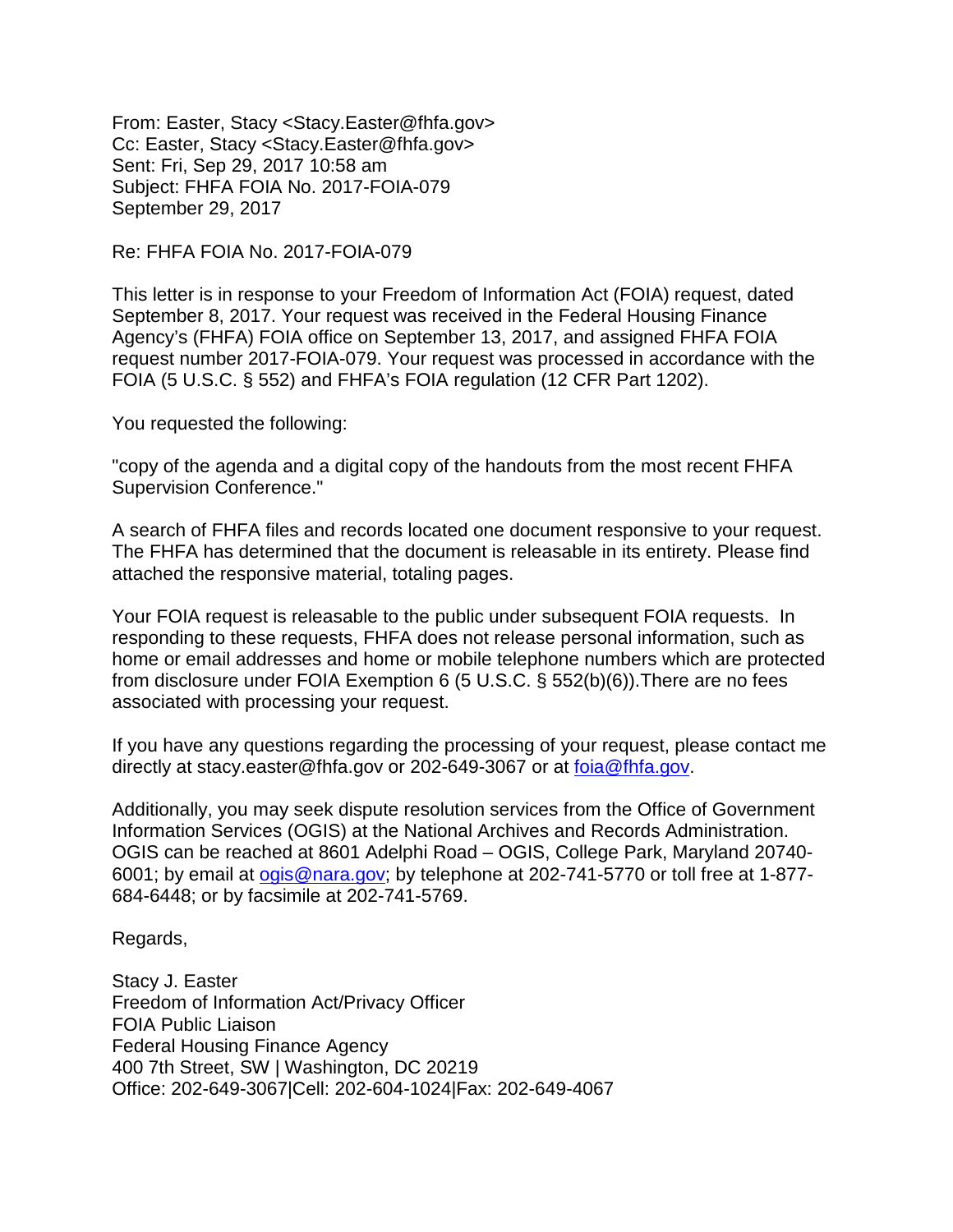Confidentiality Notice: The information contained in this e-mail and any attachments may be confidential or privileged under applicable law, or otherwise may be protected from disclosure to anyone other than the intended recipient(s). Any use, distribution, or copying of this e-mail, including any of its contents or attachments by any person other than the intended recipient, or for any purpose other than its intended use, is strictly prohibited. If you believe you have received this e-mail in error: permanently delete the email and any attachments, and do not save, copy, disclose, or rely on any part of the information contained in this e-mail or its attachments. Please call 202-649-3800 if you have questions.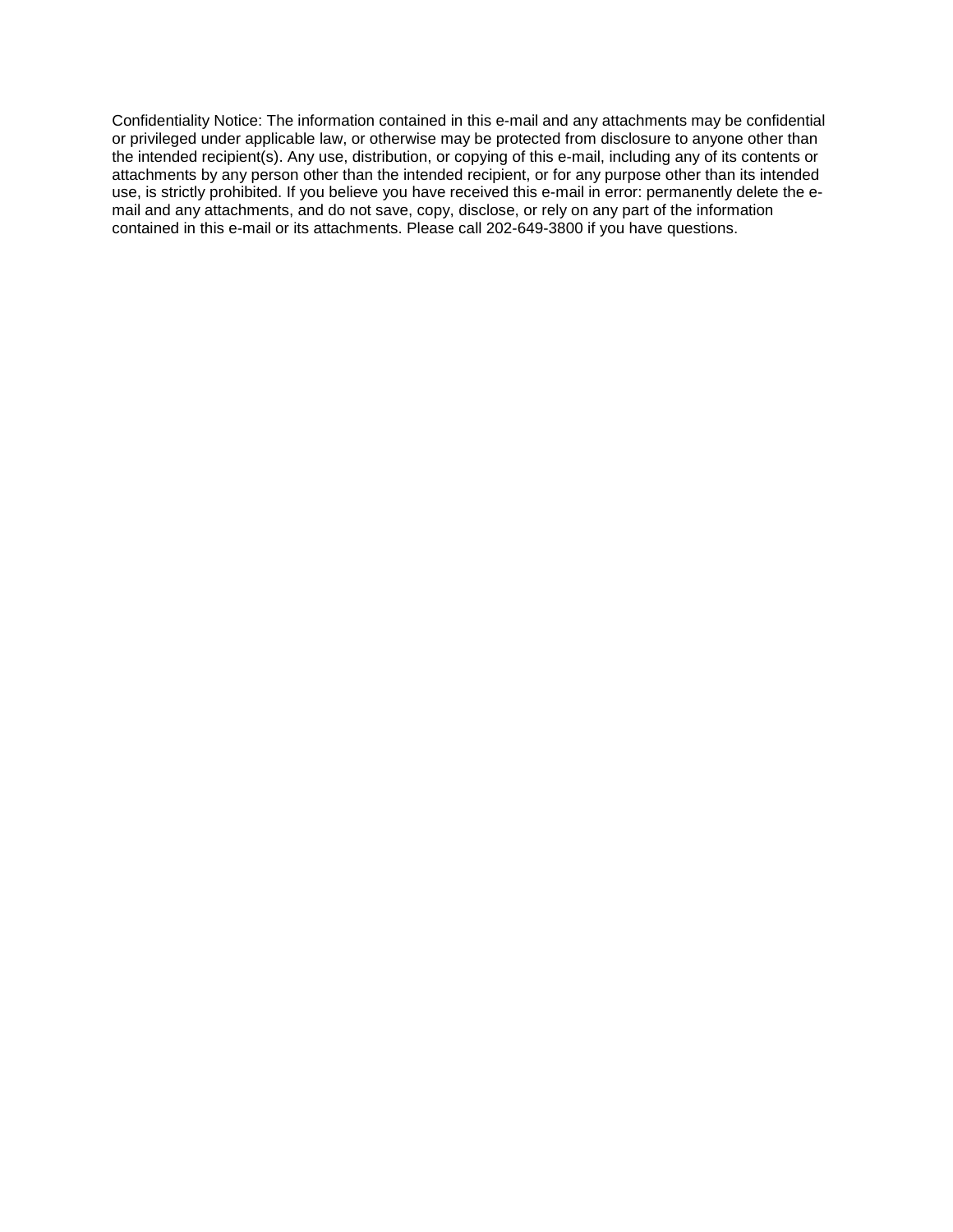

# 2016 FHFA SUPERVISION **CONFERENCE**

NOVEMBER 15, 2016 | WASHINGTON, D.C.

NON-PUBLIC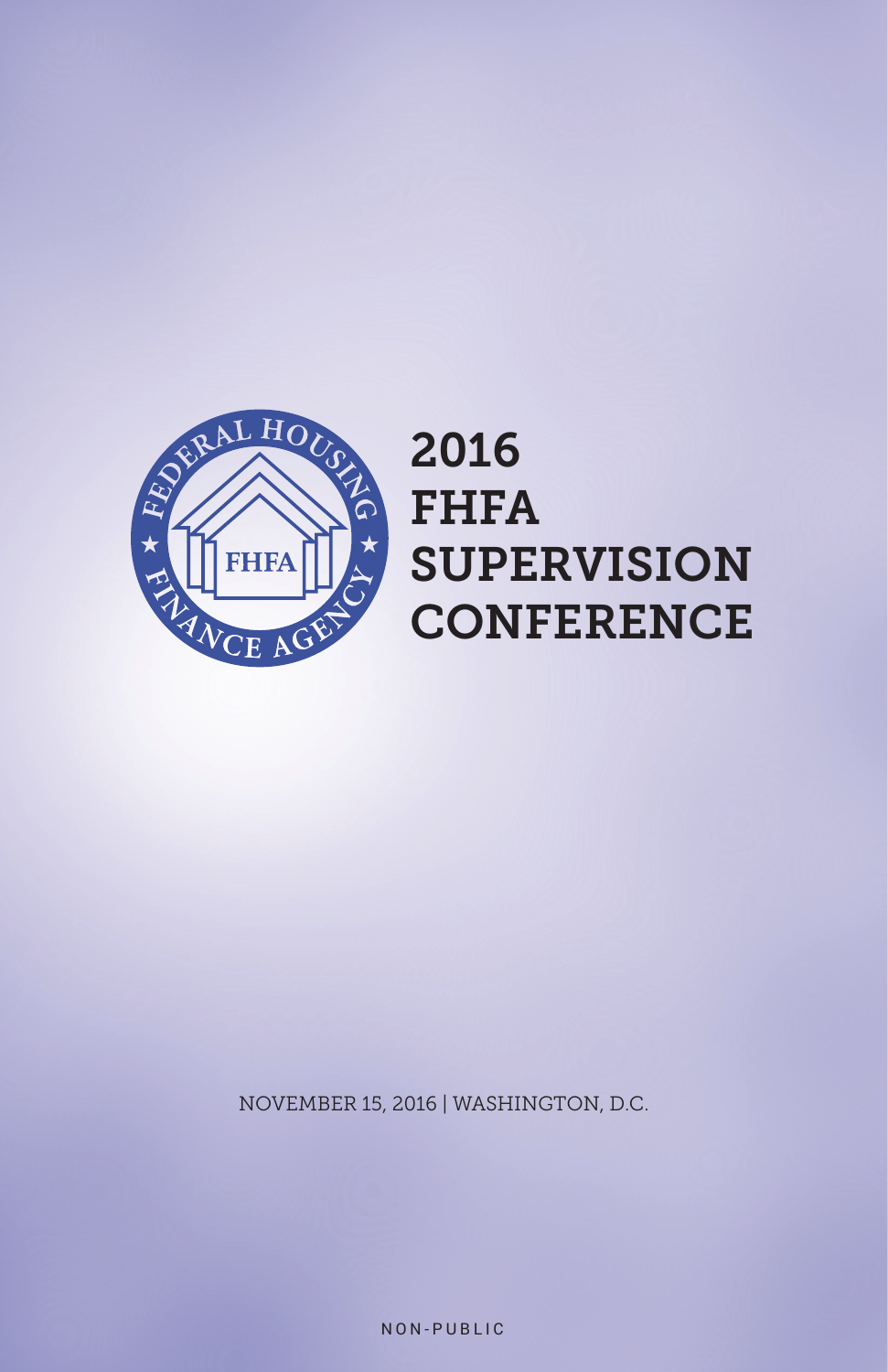## WELCOME TO THE 2016 SUPERVISION CONFERENCE!

We are honored to have Dr. Don Mullineaux, chairman of the board, Federal Home Loan Bank of Cincinnati, as our keynote speaker offering his perspective on cooperative organizations. In addition, you'll hear from guest speakers who will provide insight into a range of topics, including current and future economic conditions, cybersecurity, and corporate and risk governance.

Fellow FHFA staff will discuss the Enterprises' perspectives on credit risk transfers and market and credit risks at the Federal Home Loan Banks.

Thank you for participating in this year's Supervision Conference.

### NOVEMBER 15, 2016

**7:45–8:45 a.m. Continental Breakfast**

**8:45–9:30 a.m. Opening Session**

**Welcome** Fred Graham Deputy Director, DBR

**Introduction** Mel Watt Director

**Keynote Speaker** Dr. Don Mullineaux Chairman of the Board, Federal Home Loan Bank of Cincinnati

**9:30–10:15 a.m. 2016 Supervision Highlights**

Fred Graham Deputy Director, DBR

Nina Nichols Deputy Director, DER **10:15–10:45 a.m. Break**

**10:45–11:45 a.m. Perspectives on Credit Risk Transfers**

Chris Dickerson Examiner-in-Charge (Freddie Mac), DER

Bob Ryan Acting Deputy Director Division of Conservatorship

Nick Satriano Chief Accountant Office of the Chief Accountant, DER

Sandra Thompson Deputy Director Division of Housing Mission and Goals

**11:45 a.m.–1:00 p.m. Lunch (provided)**

### AGENDA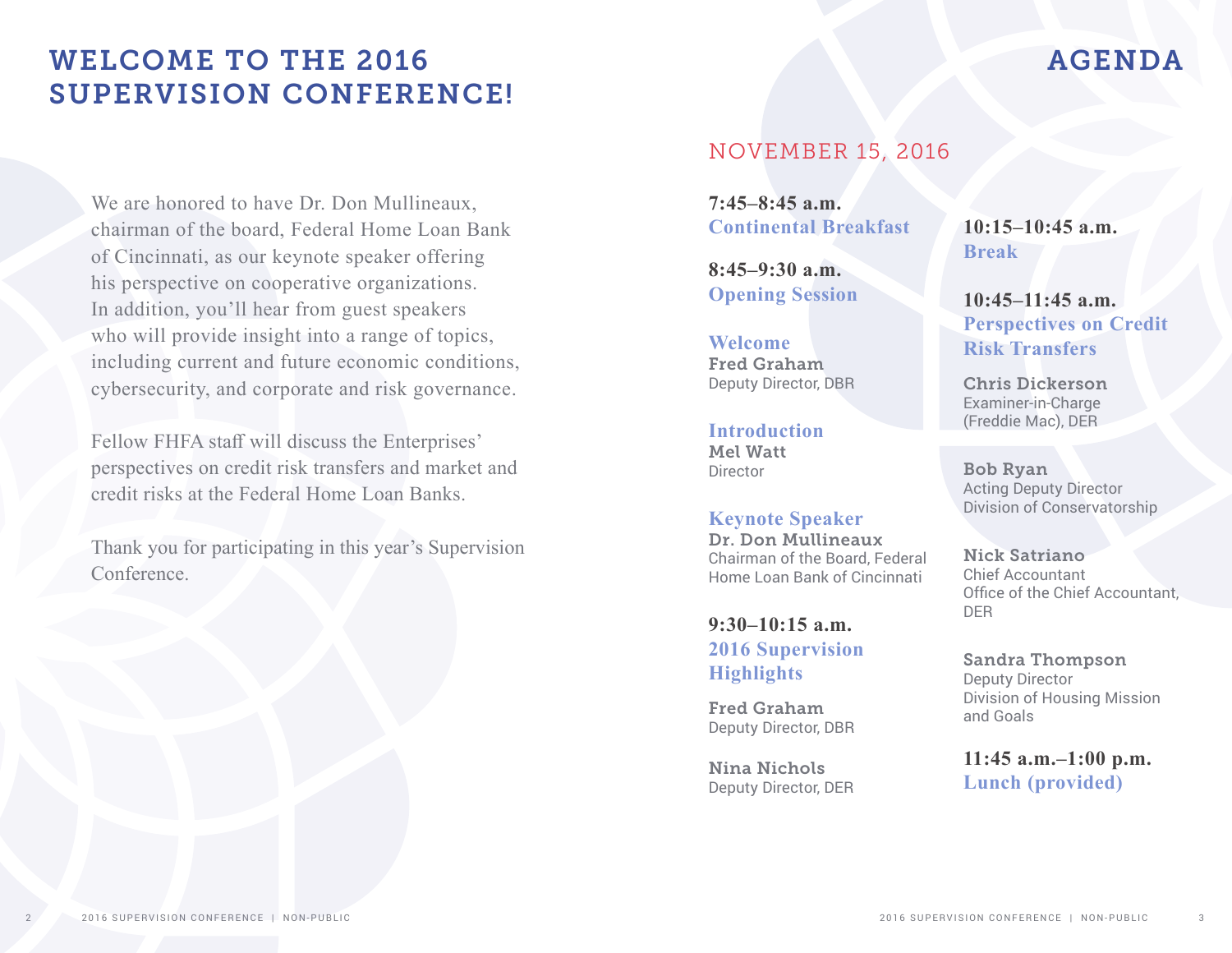### AGENDA

## GUEST SPEAKERS

### **1:00–1:45 p.m. Cybersecurity Risk Management**

Nicole Clement Principal Promontory Financial Group

#### **1:45–2:30 p.m.**

### **Corporate and Risk Governance: Getting It Right Matters**

Bethany Dugan Deputy Comptroller for Operational Risk, Office of the Comptroller of the Currency

### **2:30–3:00 p.m. Break**

**3:00–3:45 p.m. An Economic Perspective**

Dr. Frank Nothaft Chief Economist **CoreLogic** 

### **3:45–4:30 p.m. Market and Credit Risk Factors at the Federal Home Loan Banks**

Parth Havnurkar Economist, Risk Analysis and Research, DBR

Paul McGuire Supervisory Examiner, Safety and Soundness Examinations, DBR

Stefan Szilagyi Examination Manager, FHLBank Modeling, DBR

**4:30–5:30 p.m. Closing Remarks and Refreshments**

#### Donald J. Mullineaux

Donald J. Mullineaux is chairman of the board of directors of the Federal Home Loan Bank of Cincinnati. He joined the bank's board in 2009 and served as chairman of the Finance and Risk Management Committee prior to his election as chair in 2014. Mullineaux retired from his full-time position in the finance department at the University of Kentucky in 2014, where he held the duPont Endowed Chair in Banking and Financial Services. After receiving his doctorate in economics from Boston College, he joined the staff of the Federal Reserve Bank of Philadelphia, where he served as senior vice president and director of research from 1979-1984.

Mullineaux has published more than 50 articles in the academic and financial press and has consulted with a variety of commercial and investment banks, trade associations, and government agencies. He has been active globally in banking education and has lectured on banking issues and risk management in Eastern and Western Europe, Russia, Latin America, and China. Don has served as curriculum director of the American Bankers Association's Stonier Graduate School of Banking since 2001. In 2012, the Gatton College awarded Mullineaux the Kenneth and Carol Lee Robertson Faculty Research Leadership Award, and in 2015 he received the Distinguished Scholar Award from the Southern Finance Association. He was named Outstanding MBA Teacher multiple times by the students in the program for his course on mergers and acquisitions and continues to teach that class in the executive MBA program, which is offered jointly by the University of Kentucky and the University of Louisville.

#### Nicole Clement

Nicole Clement, a principal with Promontory Financial group, advises clients on cybersecurity issues, including regulatory matters, risk management, and governance.

As a recognized leader in public-private partnerships, she advised Office of the Comptroller of the Currency (OCC) senior leadership on and developed policy related to cybersecurity and resilience. In addition, Clement collaborated across government agencies, the private sector, and the Federal Financial Institutions Examination Council's working group on cybersecurity and critical infrastructure. Prior to joining the OCC, she was the director of regulatory and legislative affairs at the Financial Services Roundtable's technology-policy division, BITS, where she led policy efforts on technology and cybersecurity regulations. She was appointed to lead the Financial Services Sector Coordinating Council's policy committee, through which she submitted private sector input for President Barack Obama's executive order "Improving Critical Infrastructure Cybersecurity" and participated in the development of the National Institute of Standards and Technology's cybersecurity framework. Clement previously served as manager and project administrator for the BITS regulation and fraud programs. She holds a bachelor's degree in international business and economics from Ohio Northern University.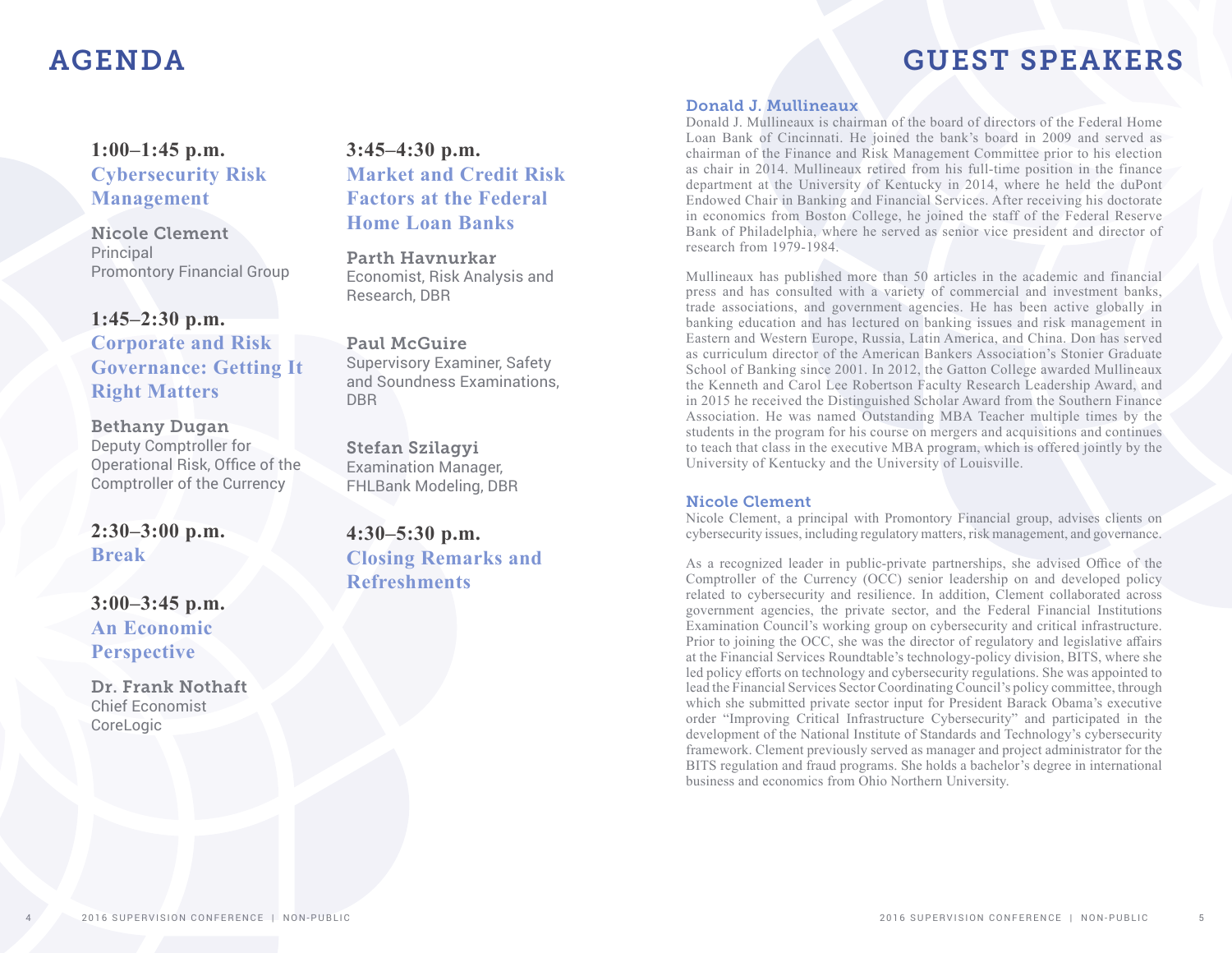## GUEST SPEAKERS

## PLEASE DON'T FORGET

#### Beth Dugan

Beth Dugan is the deputy comptroller for operational risk at the Office of the Comptroller of the Currency (OCC). In this role, Dugan oversees policy and examination procedures development addressing operational risk, bank information technology, cybersecurity and critical infrastructure, payments systems, and corporate and risk governance. She assumed these responsibilities in November 2014.

Prior to this role, Dugan served as examiner-in-charge of Citizens Bank, NA, in Providence, R.I., where she managed a team of examiners covering all disciplines, activities, products, and aspects of the bank. Throughout her career at the OCC, Dugan has held a variety of leadership roles in supervising large complex financial institutions as well as midsize and community banks and technology service providers. She has significant examination experience in technology, operations, audit, Basel II, enterprise governance, systems integration, and credit, capital markets, and trading platforms. She also participated on the OCC's initial reviews of major service providers based in India. Dugan is a commissioned national bank examiner and certified information systems auditor.

Dugan joined the OCC in West Virginia where she assisted in supervising all aspects of community and midsize national banks throughout the southeastern and mid-Atlantic region. She holds a bachelor of arts in English and a master of business administration from West Virginia University.

#### Frank Nothaft

Frank Nothaft is senior vice president and chief economist for CoreLogic, America's largest provider of advanced property and ownership information, analytics and data-enabled services. He leads the economics team responsible for analysis, commentary and forecasting trends in global real estate, insurance and mortgage markets.

Before joining CoreLogic, Nothaft served in a variety of leadership positions with increasing responsibility at Freddie Mac. Most recently, he was vice president and chief economist responsible for forecasts, research and analysis of the macro economy, housing and mortgage markets. Prior to Freddie Mac, he was an economist with the Board of Governors of the Federal Reserve System, where he served in the mortgage and consumer finance section and as assistant to Gov. Henry C. Wallich.

Frank frequently appears on local and national radio and television programs and has been widely quoted in The Wall Street Journal, New York Times and many industry trade publications such as National Mortgage News and HousingWire. He has been a regular guest on cable news channels such as CNBC, Bloomberg, and Fox Business News.

Nothaft has served as president of the American Real Estate and Urban Economics Association, board member of the Financial Management Association, advisory board member of the Real Estate Research Institute, chair of the Real Estate Roundtable for the National Association for Business Economics, and as editorial board member of the Journal of Real Estate Finance and Economics.

He graduated from New York University with a bachelor of arts in mathematics and computer science, and he holds a doctorate in economics from Columbia University.

- Mute Phones
- Respect the time schedule
- No food or drink in the auditorium
- No recording of any portion of this conference is permitted

Suggestion boxes are located in the rear of the auditorium. Please take a few minutes to offer your comments. A survey also will be sent at the conclusion of the conference, so you'll have another opportunity to offer your comments. We value your opinion, and your feedback is important to the Examiner Development Branch. Contact Polly Peckham directly with any comments or suggestions.

#### MARKET CALL "LIVE" EDITION

Join us in P101 – P103 for a special extended one –hour "LIVE" edition of the Supervision Market Call on Wednesday, November 16, 2016.

Refreshments will start at 8:00 am.

Get your coffee, grab a seat and listen "live"

BOB HYNES MARKET CALL "LIVE" EDITION 1